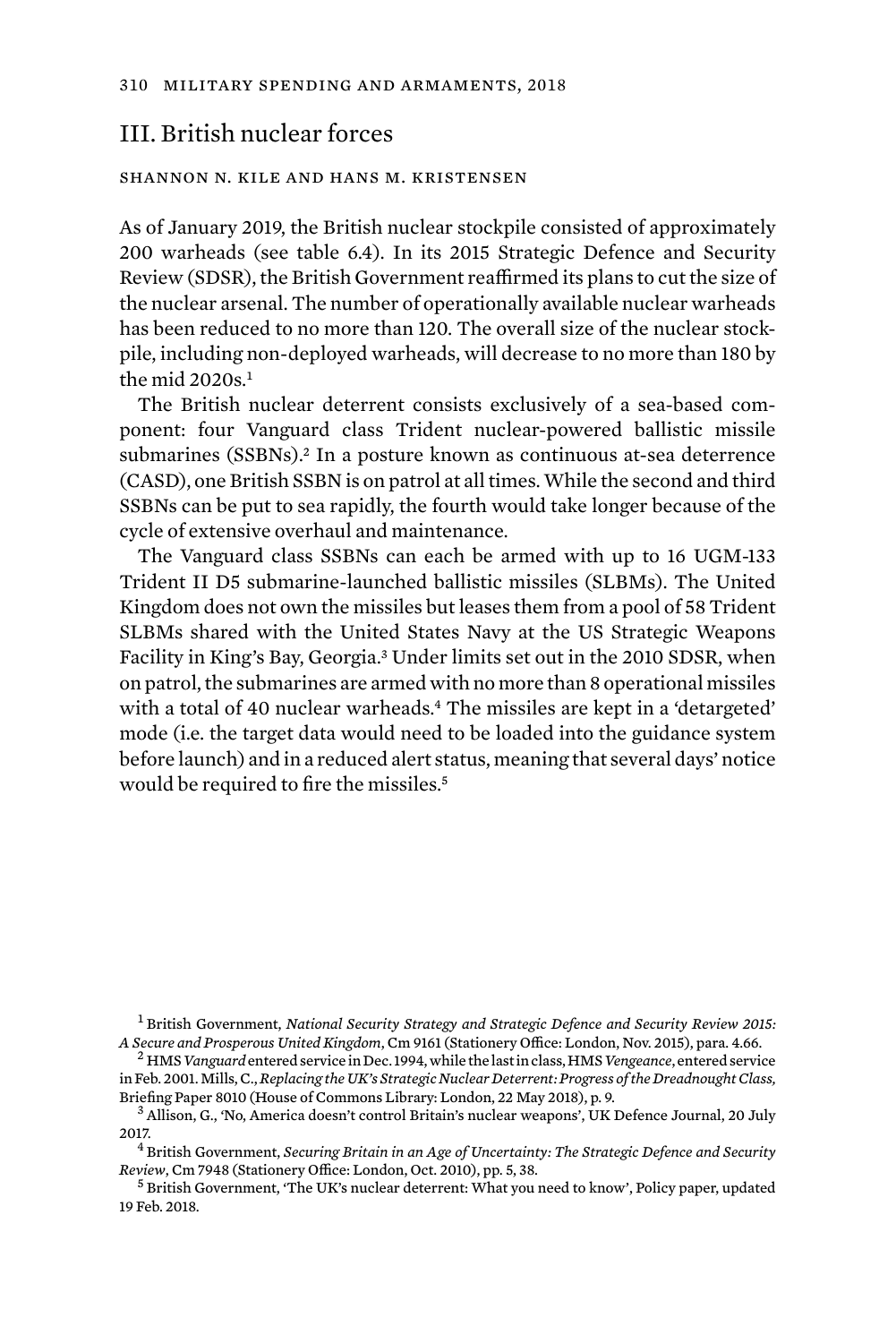## **The Trident submarine successor programme**

In 2016 the House of Commons approved by a large majority a motion supporting the British Government's commitment to a 'like-for-like' replacement of the Vanguard class SSBNs with four new ballistic missile submarines.<sup>6</sup> While recognizing that the UK's nuclear deterrent would 'remain essential to the UK's security today as it has for over 60 years', the motion did not give final approval for the new submarine programme. In order to control costs, the government had previously announced that approval of the investment would be made in stages rather than as a single 'main gate' decision.<sup>7</sup>

The new submarine class, which has been named Dreadnought, will have a missile compartment that holds 12 launch tubes, a reduction from the 16 carried by the Vanguard class. As a cost-saving measure, a Common Missile Compartment is being designed in cooperation with the US Navy that will also equip the latter's new Columbia class SSBNs. In 2018 there were reports of technical problems with the manufacturing of the missile launch tubes to be used in the compartment.8 The replacement of the Trident II D5 missile is not part of the Dreadnought development and acquisition programme. However, the UK is participating in the US Navy's current programme to extend the service life of the Trident II D5 (D5LE) missile to the early 2060s.<sup>9</sup>

The Dreadnought submarines were originally expected to begin to enter into service by 2028 but are now expected to enter into service in the early 2030s. The delay was part of the extended development and acquisition programme announced in the 2015 SDSR. The service life of the Vanguard class SSBNs was commensurately extended.<sup>10</sup>

The 2015 SDSR reaffirmed that the replacement of the current Britishmanufactured Holbrook warhead for the Trident II missiles would not be required at least until the late 2030s. The parliament is expected to take a decision on a new warhead in 2019–20, and work continues on developing replacement options.11 The work includes British–US collaboration on

<sup>6</sup> British Parliament, House of Commons, 'UK's nuclear deterrent', *Hansard*, col. 559, vol. 613, 18 July 2016.<br> $\frac{7}{7}$  British Government (note 1), para. 4.75.

<sup>8</sup> Leone, D., 'Welding mistake with Columbia missile tubes was bigger problem than BWXT thought', *Defense Daily*, 8 Nov. 2018.<br><sup>9</sup> Mills (note 2), p. 7.<br><sup>10</sup> British Government (note 1), para. 4.65.

 $11$  British Ministry of Defence, 'The United Kingdom's future nuclear deterrent: The Dreadnought programme', 2017 Update to Parliament, 20 Dec. 2017, p. 2.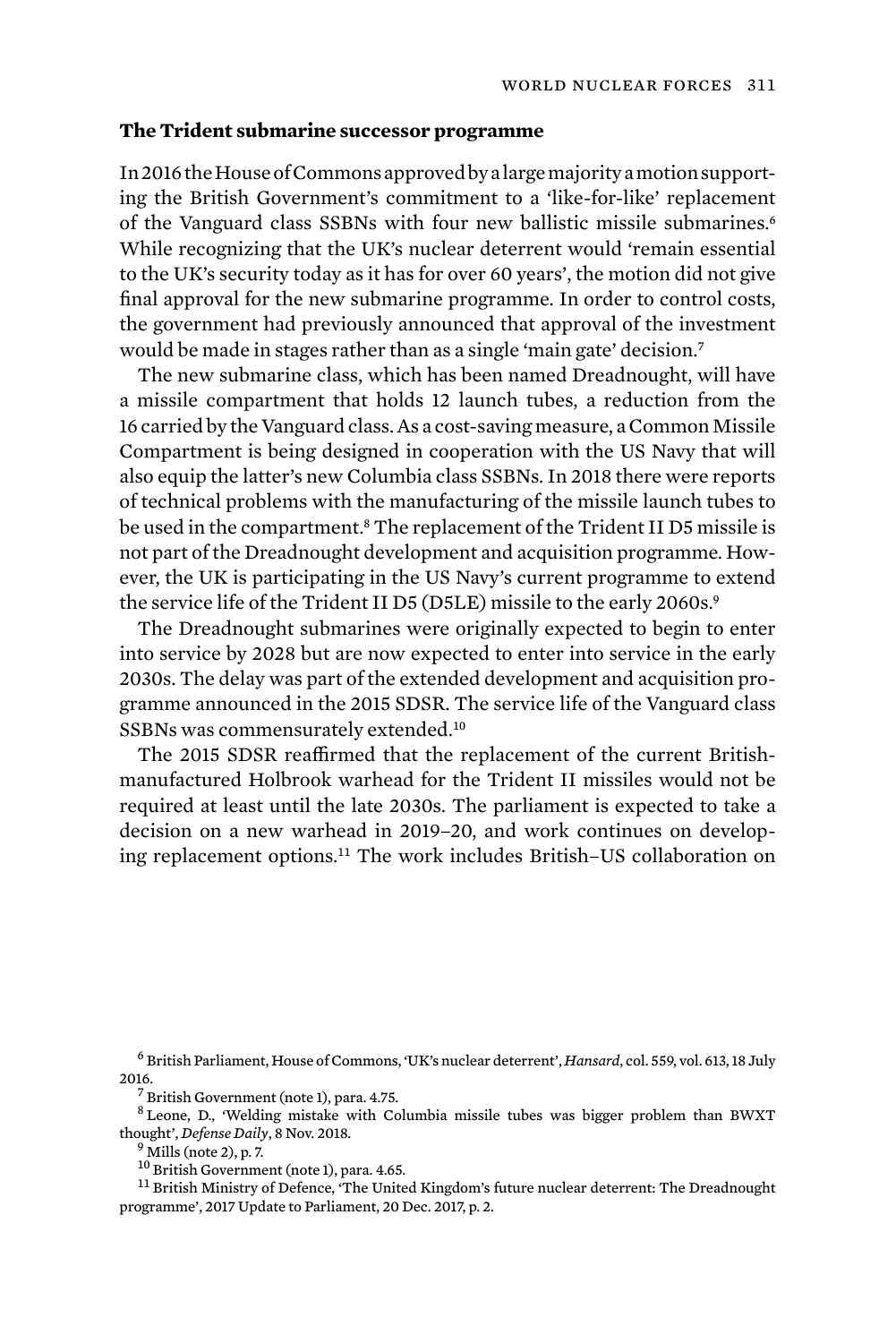| Type                                               | Designation | No.<br>deployed | Year first<br>deploved | Range<br>$(km)^d$ | Warheads<br>x vield              | No. of<br>warheads |  |  |  |  |  |
|----------------------------------------------------|-------------|-----------------|------------------------|-------------------|----------------------------------|--------------------|--|--|--|--|--|
| Submarine-launched ballistic missiles <sup>b</sup> |             |                 |                        |                   |                                  |                    |  |  |  |  |  |
| D5                                                 | Trident II  | 48              | 1994                   | >7400             | $1-8 \times 100$ kt <sup>c</sup> | 200 <sup>d</sup>   |  |  |  |  |  |

|  |  |  |  |  |  |  | Table 6.4. British nuclear forces, January 2019 |  |
|--|--|--|--|--|--|--|-------------------------------------------------|--|
|--|--|--|--|--|--|--|-------------------------------------------------|--|

kt = kilotons.

*<sup>a</sup>* Range is for illustrative purposes only; actual mission range will vary according to flight profile and weapon loading.

*<sup>b</sup>* The Vanguard class nuclear-powered ballistic missile submarines (SSBNs) carry a reduced loading of no more than 8 Trident II missiles and 40 nuclear warheads. One submarine is on patrol at any given time.

*<sup>c</sup>* The British warhead is called the Holbrook, a modified version of the United States' W76-1 warhead, with a lower-yield option.

<sup>d</sup> Of the estimated 200 warheads currently in the stockpile, 120 are operationally available. The process to reduce the stockpile to 180 warheads by the mid 2020s is under way.

*Sources*: British Ministry of Defence, white papers, press releases and website; British House of Commons, *Hansard*, various issues; 'Nuclear notebook', *Bulletin of the Atomic Scientists*, various issues; and authors' estimates.

warhead safety, security and manufacturing technologies under the Joint Technology Demonstrator project.<sup>12</sup> In the meantime, the British Atomic Weapons Establishment (AWE) has begun a programme to improve the performance and extend the life of the Holbrook warhead—which is modelled on the US W76-1 warhead and incorporated into the US-produced Mk4A re-entry vehicle—in collaboration with US nuclear weapon laboratories.<sup>13</sup>

The cost of the Dreadnought programme has been a source of concern and controversy since its inception. In 2015 the British Ministry of Defence (MOD) estimated the total cost of the programme to be £31 billion (\$47.4 billion). It set aside a contingency of £10 billion (\$15.3 billion) to cover possible increases.14 In March 2018 the MOD's budget for the period 2018–19 received an additional £600 million (\$800 million) from the contingency fund to keep the Dreadnought programme on schedule.15 In its December 2018 update to parliament, the MOD reported that a total of  $£5.5$  billion (\$7.3 billion) had been spent on the programme's development, design and early manufacturing phases.<sup>16</sup>

 $^{12}$  British Ministry of Defence (note 11).<br> $^{13}$  British Ministry of Defence, 'The United Kingdom's future nuclear deterrent', 2018 Update to Parliament, 20 Dec. 2018, p. 3; and Nuclear Information Service, 'AWE: Past, present, and possibilities

for the future', June 2016, pp. 26–28.<br><sup>14</sup> British Government (note 1), para. 4.76.<br><sup>15</sup> Mehta, A. and Chuter, A., 'UK releases extra funding, but military relevancy challenges remain',<br>*Defense News*, 29 Mar. 2018.

<sup>&</sup>lt;sup>16</sup> British Ministry of Defence (note 13), p. 3. The total represented an increase of £1.3 billion (\$1.7 billion) compared with 2017.